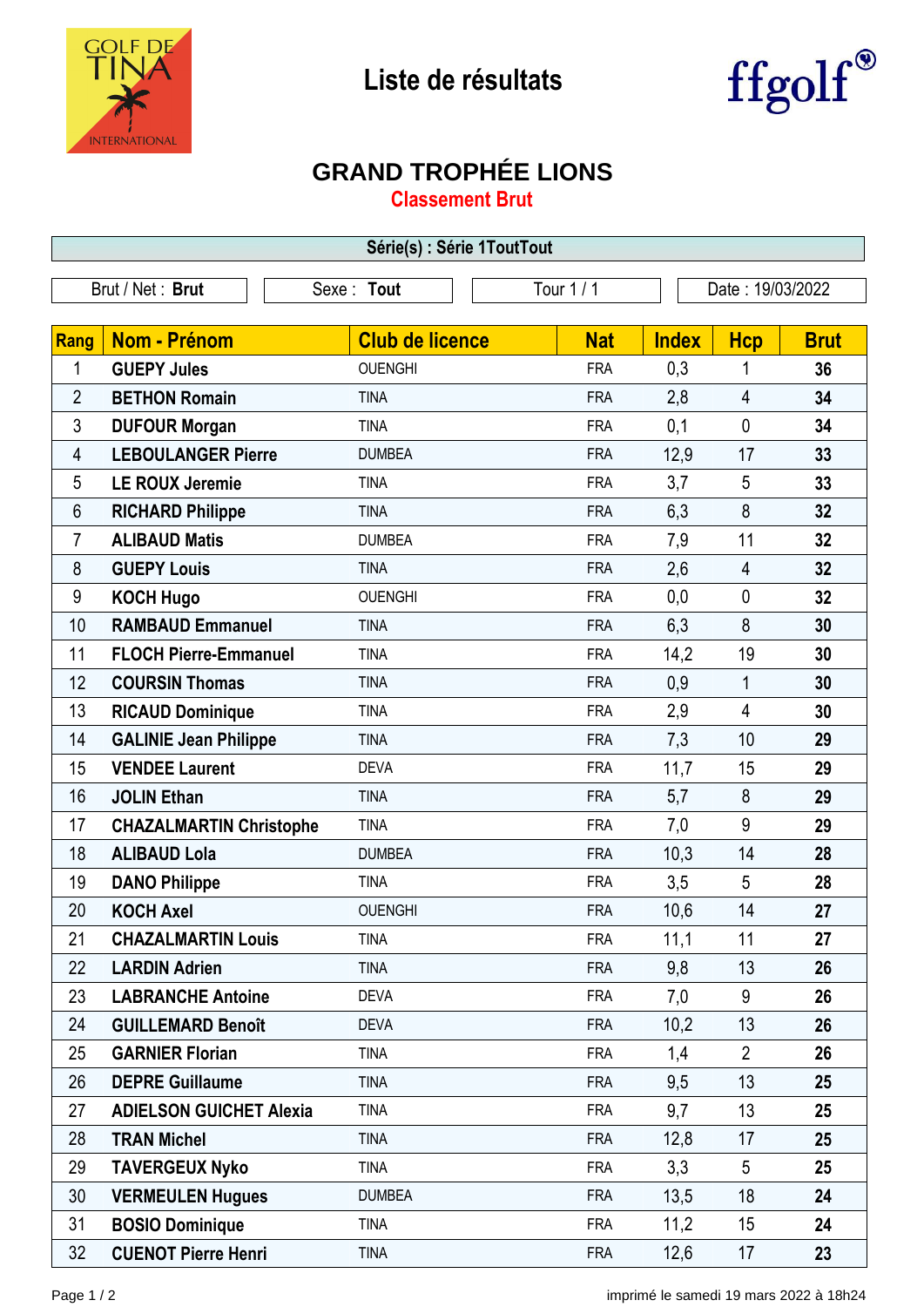| Rang | Nom - Prénom                 | <b>Club de licence</b> | <b>Nat</b> | <b>Index</b> | <b>Hcp</b>     | <b>Brut</b> |
|------|------------------------------|------------------------|------------|--------------|----------------|-------------|
| 33   | <b>MECHINEAU Olivier</b>     | <b>TINA</b>            | <b>FRA</b> | 13,2         | 17             | 23          |
| 34   | <b>MELIS Jean-Michel</b>     | <b>TINA</b>            | <b>FRA</b> | 8,8          | 12             | 22          |
| 35   | DE GAILLANDE Hervé           | <b>OUENGHI</b>         | <b>FRA</b> | 13,5         | 18             | 22          |
| 36   | <b>GILLES Daniel</b>         | <b>TINA</b>            | <b>FRA</b> | 7,3          | 10             | 22          |
| 37   | <b>ELMOUR Eric</b>           | <b>TINA</b>            | <b>FRA</b> | 14,7         | 19             | 22          |
| 38   | <b>LARDIN Auguste</b>        | <b>TINA</b>            | <b>FRA</b> | 11,8         | 12             | 22          |
| 39   | <b>CARMINO Laurent</b>       | <b>TINA</b>            | <b>FRA</b> | 12,1         | 16             | 22          |
| 40   | <b>MAILLARD Thierry</b>      | <b>TINA</b>            | <b>FRA</b> | 11,7         | 15             | 22          |
| 41   | <b>JOLIN Patrick</b>         | <b>TINA</b>            | <b>FRA</b> | 10,3         | 14             | 22          |
| 42   | <b>PETITDIDIER Philibert</b> | <b>TINA</b>            | <b>FRA</b> | 2,4          | 3              | 22          |
| 43   | <b>BONNEFOND Laurent</b>     | <b>TINA</b>            | <b>FRA</b> | 10,3         | 14             | 21          |
| 44   | <b>PITAUD Maxime</b>         | <b>TINA</b>            | <b>FRA</b> | 9,8          | 13             | 21          |
| 45   | <b>RICHIER Philippe</b>      | <b>DEVA</b>            | <b>FRA</b> | 8,9          | 12             | 21          |
| 46   | <b>ROUSSEL Thierry</b>       | <b>TINA</b>            | <b>FRA</b> | 11,6         | 15             | 20          |
| 47   | <b>JACQUET Alain</b>         | <b>TINA</b>            | <b>FRA</b> | 13,6         | 18             | 20          |
| 48   | <b>CARUANA Denis</b>         | <b>TINA</b>            | <b>FRA</b> | 10,4         | 14             | 20          |
| 49   | <b>DAVID Samuel</b>          | <b>TINA</b>            | <b>FRA</b> | 10,6         | 11             | 20          |
| 50   | <b>DESBORDES Jean Marie</b>  | <b>TINA</b>            | <b>FRA</b> | 12,5         | 16             | 20          |
| 51   | <b>AMSALLEM Barbara</b>      | <b>TINA</b>            | <b>FRA</b> | 8,3          | 12             | 20          |
| 52   | <b>ROUVEYROL Benjamin</b>    | <b>TINA</b>            | <b>FRA</b> | 10,9         | 14             | 20          |
| 53   | <b>BUI CONG Vinh</b>         | <b>TINA</b>            | <b>FRA</b> | 9,4          | 12             | 19          |
| 54   | <b>MENARD Vincent</b>        | NOUVELLE-CALÉDONIE     | <b>FRA</b> | 5,4          | $\overline{7}$ | 19          |
| 55   | <b>RISKIESWICZ François</b>  | <b>TINA</b>            | <b>FRA</b> | 9,5          | 13             | 19          |
| 56   | <b>CERTA Stephan</b>         | <b>TINA</b>            | <b>FRA</b> | 12,1         | 16             | 18          |
| 57   | <b>GOUJON Philippe</b>       | <b>TINA</b>            | <b>FRA</b> | 8,7          | 12             | 17          |
| 58   | <b>MILIN Yann</b>            | <b>DEVA</b>            | <b>FRA</b> | 12,5         | 16             | 16          |
| 59   | <b>LAUNAY Christian</b>      | <b>TINA</b>            | <b>FRA</b> | 14,5         | 19             | 13          |
| 60   | <b>FIGON Joel</b>            | <b>TINA</b>            | <b>FRA</b> | 13,5         | 18             | 11          |
| 61   | <b>POUTET Bernard</b>        | <b>TINA</b>            | <b>FRA</b> | 12,0         | $16 (+-9)$     | 0ABJ (6AB.  |
| 62   | <b>PEDEUTOUR Timothée</b>    | <b>DUMBEA</b>          | <b>FRA</b> | 8,5          | 11             | <b>FOR</b>  |
| 63   | <b>MANSBENDEL Mohea</b>      | <b>DUMBEA</b>          | <b>FRA</b> | $+0,8$       | 0              | <b>FOR</b>  |
|      |                              |                        |            |              |                |             |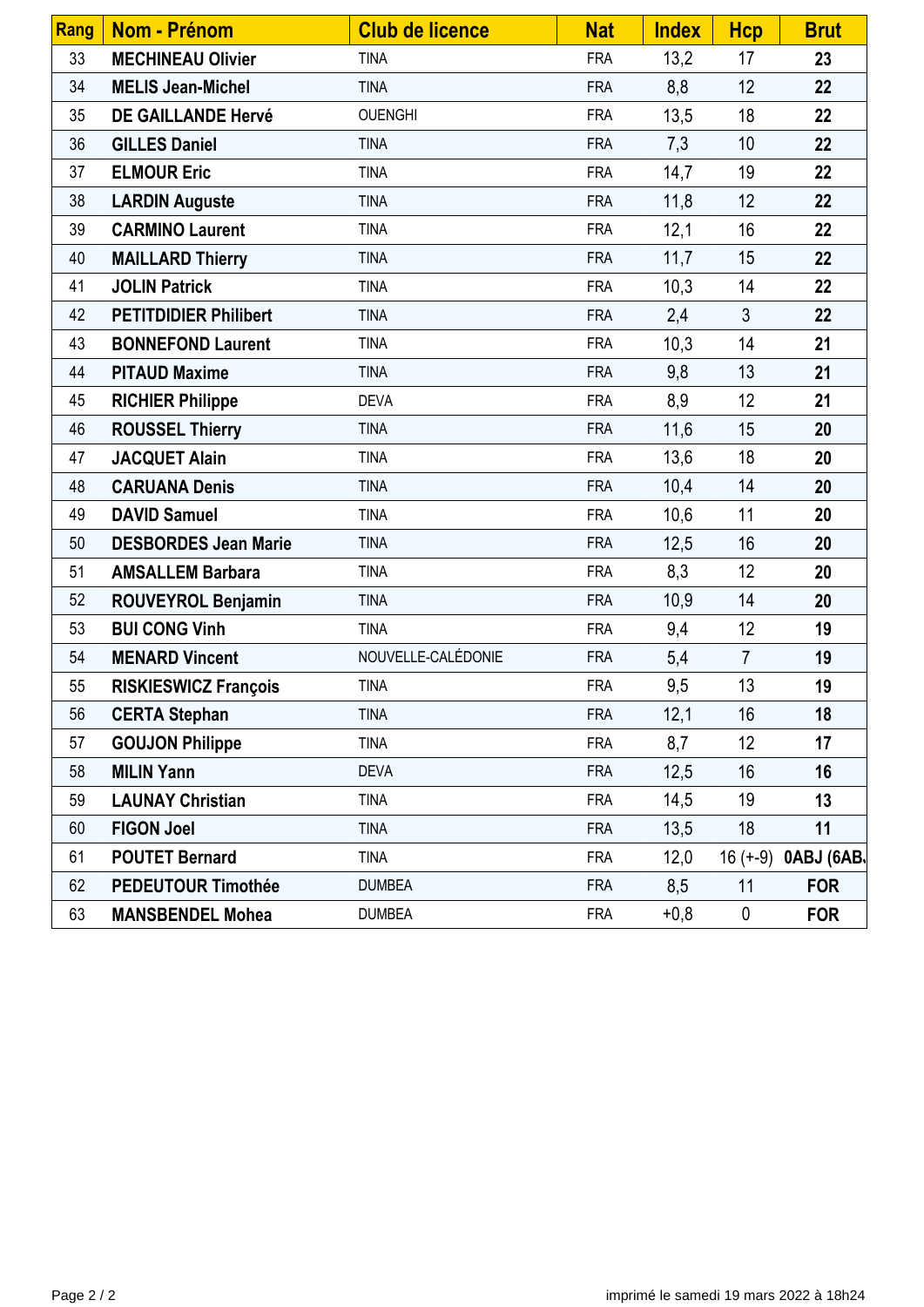



## **GRAND TROPHÉE LIONS**

**Classement Brut**

| Série(s) : Série 2ToutTout |                                 |                        |            |              |                  |                     |  |
|----------------------------|---------------------------------|------------------------|------------|--------------|------------------|---------------------|--|
| Brut / Net: Brut           |                                 | Sexe: Tout             | Tour 1 / 1 |              | Date: 19/03/2022 |                     |  |
|                            |                                 |                        |            |              |                  |                     |  |
| Rang                       | <b>Nom - Prénom</b>             | <b>Club de licence</b> | <b>Nat</b> | <b>Index</b> | <b>Hcp</b>       | <b>Brut</b>         |  |
| 1                          | <b>ZAHRA Lionel</b>             | <b>TINA</b>            | <b>FRA</b> | 18,3         | 20               | 23                  |  |
| $\overline{2}$             | <b>TIVOLLIER Jean Michel</b>    | <b>TINA</b>            | <b>FRA</b> | 23,0         | 25               | 21                  |  |
| 3                          | <b>RODRIGUEZ Thierry</b>        | <b>TINA</b>            | <b>FRA</b> | 15,6         | 16               | 20                  |  |
| 4                          | <b>ALHANS Thierry</b>           | <b>DEVA</b>            | <b>FRA</b> | 20,6         | 22               | 20                  |  |
| 5                          | <b>DANO Thibault</b>            | <b>TINA</b>            | <b>FRA</b> | 21,6         | 24               | 17                  |  |
| $6\phantom{1}$             | <b>FANDOUX Jean</b>             | <b>TINA</b>            | <b>FRA</b> | 21,3         | 23               | 17                  |  |
| 7                          | <b>ATTIGLAH Guy</b>             | <b>DUMBEA</b>          | <b>FRA</b> | 15,9         | 17               | 17                  |  |
| $\bf 8$                    | <b>AH TOY Corinne</b>           | <b>DEVA</b>            | <b>FRA</b> | 20,0         | 25               | 14                  |  |
| $9\,$                      | <b>THEMEREAU Alain</b>          | <b>TINA</b>            | <b>FRA</b> | 17,3         | 19               | 14                  |  |
| 10                         | <b>BOLO Jose</b>                | <b>DUMBEA</b>          | <b>FRA</b> | 17,5         | 19               | 14                  |  |
| 11                         | <b>JACQUET Jeanne</b>           | <b>TINA</b>            | <b>FRA</b> | 20,9         | 27               | 14                  |  |
| 12                         | <b>VAN PHAO Philippe</b>        | <b>TINA</b>            | <b>FRA</b> | 16,8         | 18               | 13                  |  |
| 13                         | <b>DE CARA Sandrine</b>         | <b>TINA</b>            | <b>FRA</b> | 20,0         | 25               | 13                  |  |
| 14                         | <b>BONNEAU-HAZELZET William</b> | <b>TINA</b>            | <b>FRA</b> | 22,6         | 25               | 13                  |  |
| 15                         | <b>TABET Jean</b>               | <b>TINA</b>            | <b>FRA</b> | 22,8         | 25               | 12                  |  |
| 16                         | <b>ANSELOT Mathis</b>           | <b>TINA</b>            | <b>FRA</b> | 21,3         | 23               | 12                  |  |
| 17                         | <b>SEELEN Erwin</b>             | NOUVELLE-CALÉDONIE     | <b>FRA</b> | 20,4         | 22               | 11                  |  |
| 18                         | <b>GOUJON Catherine</b>         | <b>TINA</b>            | <b>FRA</b> | 18,7         | 24               | 11                  |  |
| 19                         | <b>BOUHIER Marie-Pierre</b>     | <b>DUMBEA</b>          | <b>FRA</b> | 17,0         | 22               | 10                  |  |
| 20                         | <b>BONNEAU Nicolas</b>          | <b>TINA</b>            | <b>FRA</b> | 19,6         | 21               | 10                  |  |
| 21                         | <b>CREPIN Gérard</b>            | <b>TINA</b>            | <b>FRA</b> | 20,7         | 23               | 9                   |  |
| 22                         | <b>MANUGUERRA Eric</b>          | <b>DEVA</b>            | <b>FRA</b> | 21,0         | 23               | 9                   |  |
| 23                         | <b>MAMESSIER Frank</b>          | <b>TINA</b>            | <b>FRA</b> | 18,1         | 19               | $\boldsymbol{9}$    |  |
| 24                         | <b>BRON Pascal</b>              | <b>TINA</b>            | <b>FRA</b> | 23,2         | 26               | 8                   |  |
| 25                         | <b>HEAFALA Jean-Baptiste</b>    | <b>TINA</b>            | <b>FRA</b> | 17,6         | 19               | $6\phantom{1}$      |  |
| 26                         | <b>TIBURZIO-FERRAND Lucas</b>   | <b>TINA</b>            | <b>FRA</b> | 16,3         |                  | 17(+-17) OABJ (10AE |  |
| 27                         | <b>ORCESE Philippe</b>          | <b>OUENGHI</b>         | <b>FRA</b> | 19,2         | 21               | <b>ODSQ</b>         |  |